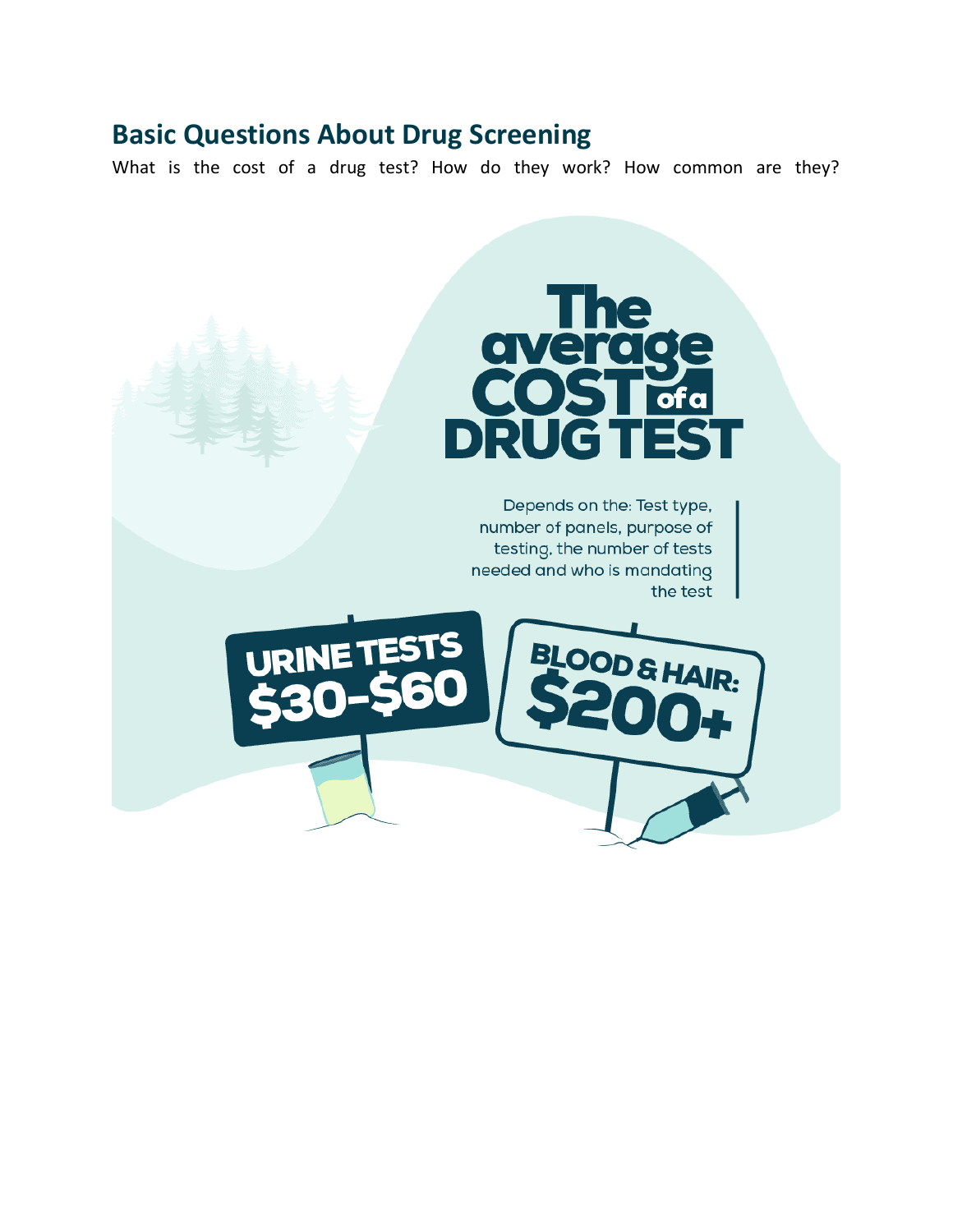

## **Why Drug Tests Are Worth the Cost**

In many cases, the idea behind drug testing is not necessarily to punish individual employees who are using or abusing drugs. Instead, the purpose of drug tests for some employers is simply to avoid harm to both employees and the entire organization.

## **How Drug Testing Works**

Every drug test is designed to detect the presence of one or several substances in the body. Effective tests find 'residue' of the substance at the molecular level, so it is very difficult to fake a drug test.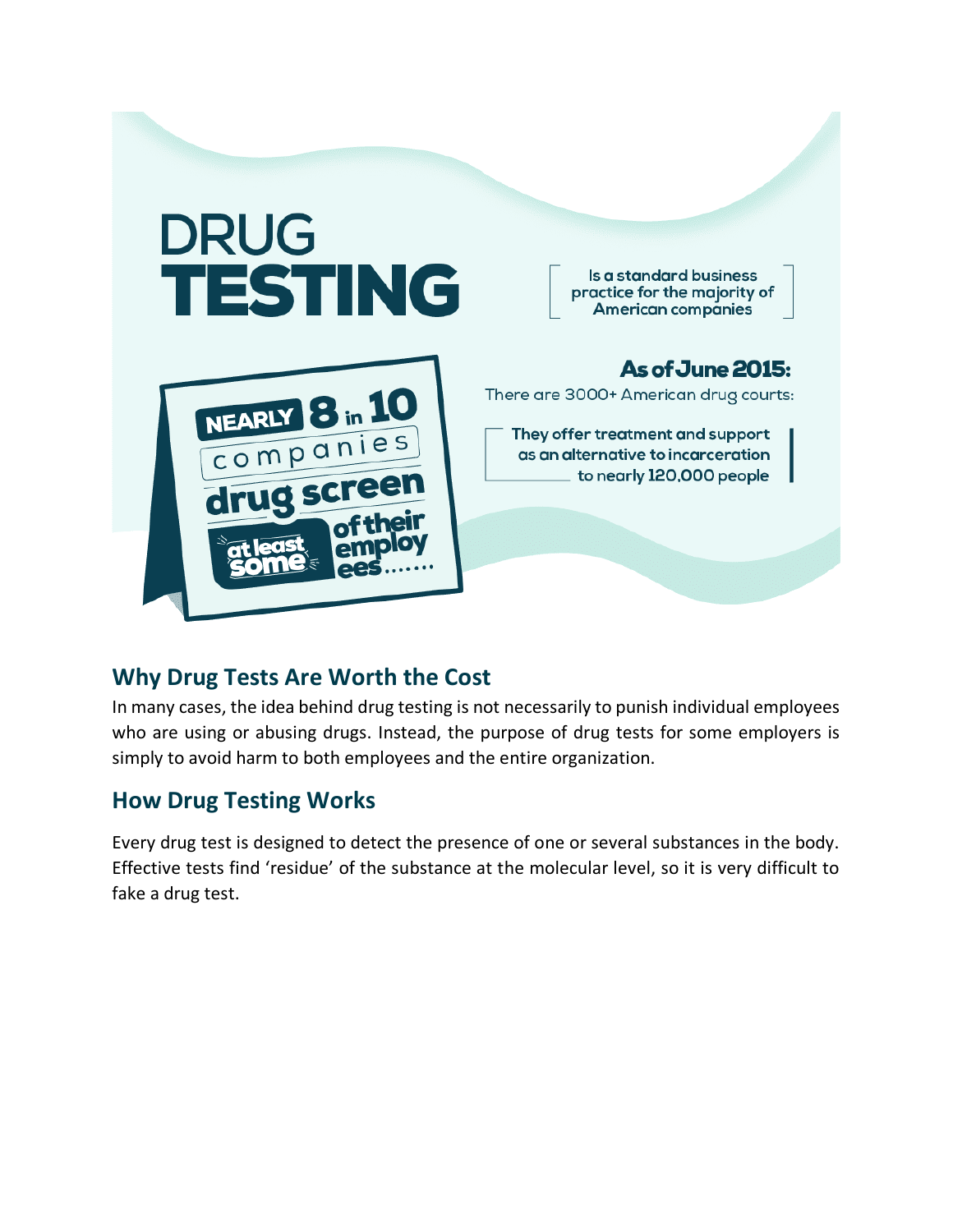# **WHAT SUBSTANCES ARE DETECTED BY A DRUG TEST?**

It depends on the number of panels or group of substances being tested

#### A "standard" 5-panel drug test detects

- THC (marijuana, hash, and other cannabinoids)
- "Basic" Opiates (morphine, heroin, codeine)
- Amphetamines (ecstasy, methamphetamines, etc.)
- Cocaine (including crack)
- Phencyclidine (PCP)

#### 8-panel drug tests also looks for:

- Benzodiazepines (tranquilizing medications such as Xanax, Librium, Valium, etc.)
	- Methaqualone/Quaaludes

Barbiturates ("downers" such as secobarbital, phenobarbital, butalbital, etc.)

#### 10-panel tests detect all of the above, plus:

Methadone

"Complex" opiates such as Propoxyphene (the opioid Darvocet and other Darvon compounds), Oxymorphone, and Hydromorphone.

Some companies offer a 12-panel drug test, which adds:

**Meperidine** Oxycodone

### **What Substances Are Detected by a Drug Test?**

A "standard" 5-panel drug test detects:

- THC (marijuana, hash, and other cannabinoids)
- "Basic" Opiates (morphine, heroin, codeine)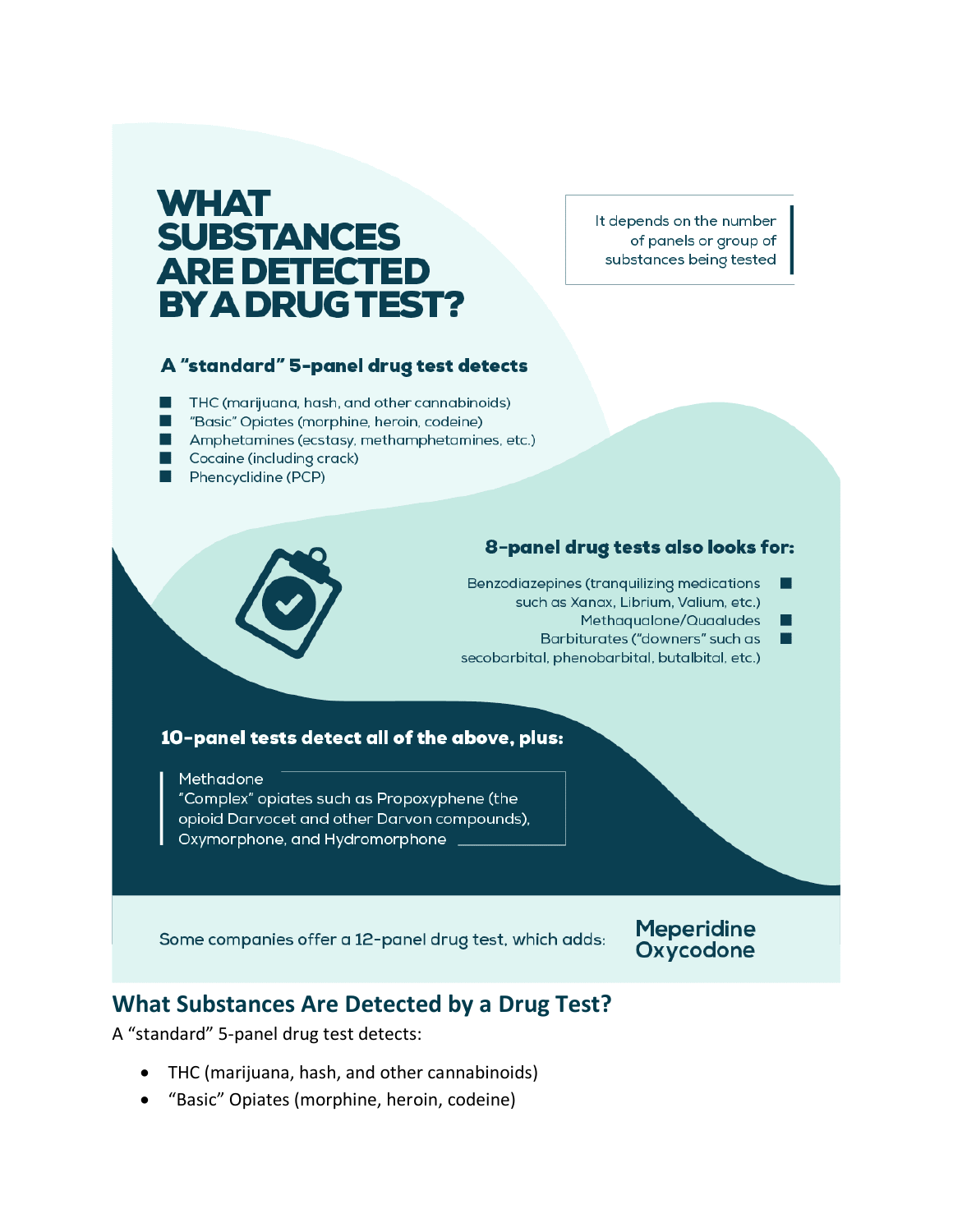- Amphetamines (ecstasy, [methamphetamines,](https://www.northpointrecovery.com/blog/facts-need-know-methamphetamines/) etc.)
- [Cocaine](https://www.northpointrecovery.com/drug-information/cocaine-addiction.php) (including crack)
- Phencyclidine (PCP)

In addition, an 8-panel drug test also looks for:

- [Benzodiazepines](https://www.northpointrecovery.com/drug-information/benzodiazepine-addiction.php) (tranquilizing medications such as Xanax, Librium, Valium, etc.)
- Methaqualone/Quaaludes
- [Barbiturates](https://www.northpointrecovery.com/drug-information/barbiturates-addiction.php) ("downers" such as secobarbital, phenobarbital, butalbital, etc.)

The 10-panel drug test detects all of the above, plus:

- [Methadone](https://www.northpointrecovery.com/drug-information/methadone-addiction.php)
- "Complex" opiates such as Propoxyphene (the opioid Darvocet and other Darvon compounds), Oxymorphone, and Hydromorphone

The 12-panel drug test adds two additional substances:

- Meperidine
- Oxycodone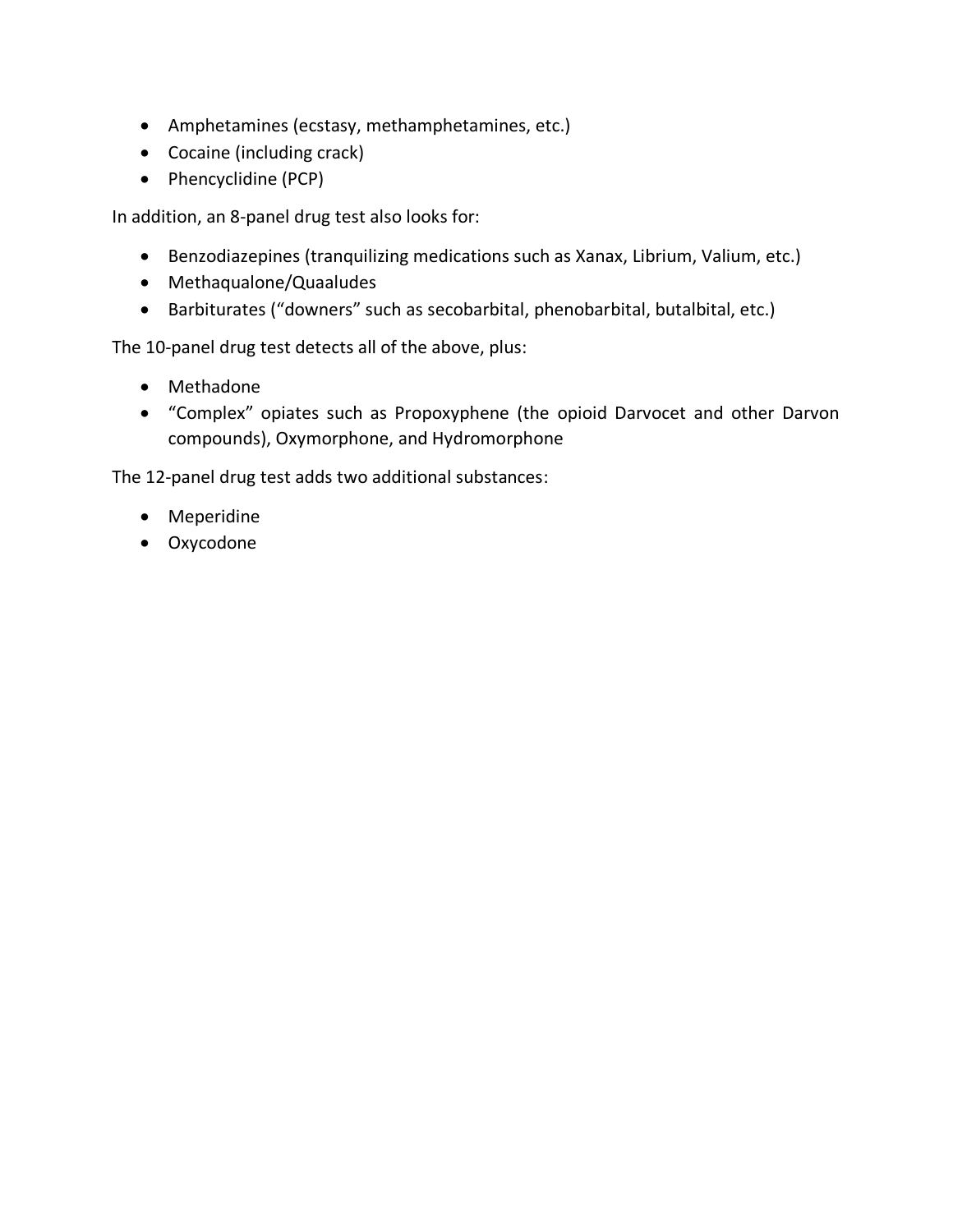

for urine, saliva, or sweat drug test kits are:

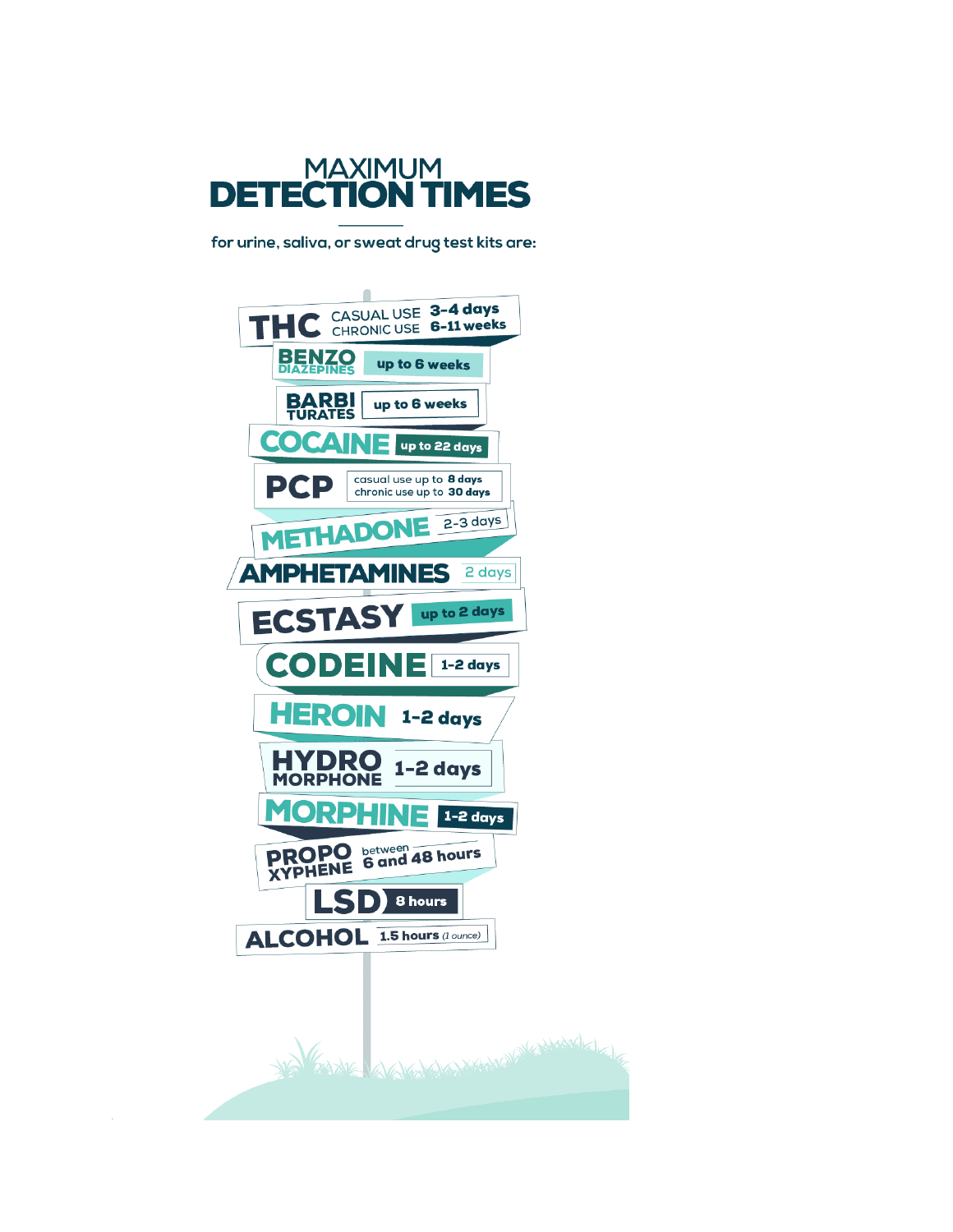

## **Workplace Drug Testing**

Because businesses have the legal right —*and the explicit responsibility* —to demand and provide a safe workplace for every employee, customer, visitors, and vendor, most companies have drug testing policies in place. Employers may screen new hires, employees with a safety responsibility or randomly screen any number of employees. Here are a few ways drug tests at work take shape: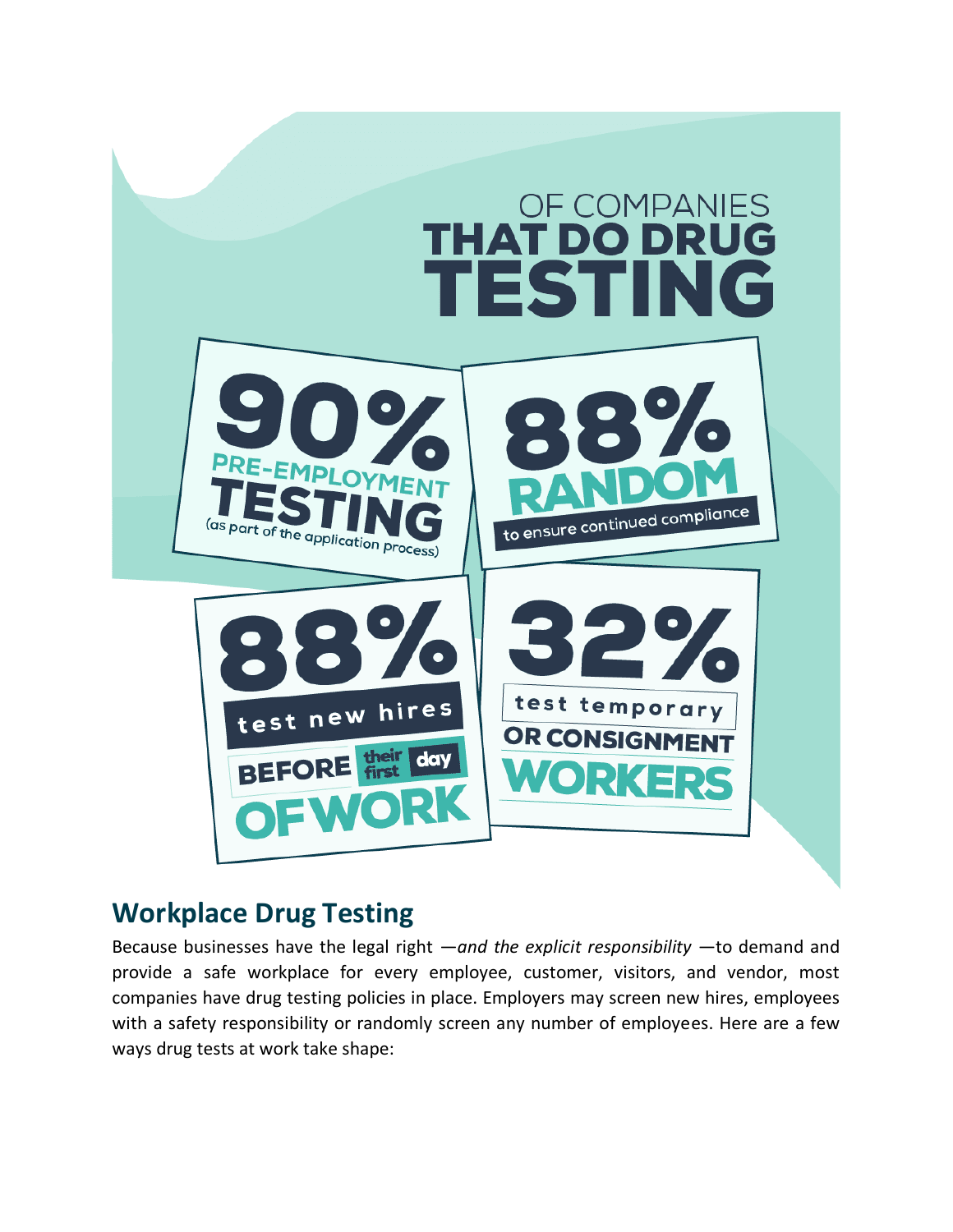- Pre-employment (as part of the application process)—**90%** of companies that drug test
- Random (to ensure continued compliance)— **88%** test new hires before their first day of work, **71%** require drug screens of current workers, and **32%** do so with temporary or consignment workers
- Reasonable cause (suspicion of on-the job impairment, excessive absenteeism, etc.) **61%**
- Post-accident (property damage or injury) **59%**
- Return-to-work (after accidents or drug/alcohol rehab)
- Follow-up (for a specified period of time)

In addition, **1 out of 25** companies require a drug panel when an employee is transferred or promoted.

## **Random Drug Screening Programs**

For companies looking to implement drug screening across their organization, the practice does not have to be overly expensive. Of course, how much drug tests cost companies depends entirely on the size of the organization. For a SMB of 30 employees, for example, a fully implemented drug screening program would cost around \$2,000 each year:

- $\bullet$  \$50/test x 30 employees = \$1,500
- $\bullet$  \$50/test x 6 for random testing of 20% of employees = \$300
- $\bullet$  \$50/test x 3 for new hires = \$150
- Total =  $$1,950$

Of course, this cost is outweighed by the potential of bigger organizational costs: worker turnover, absenteeism, a loss of productivity and workers' compensation claims. Drug screening is a worthy investment – and often the right thing to do.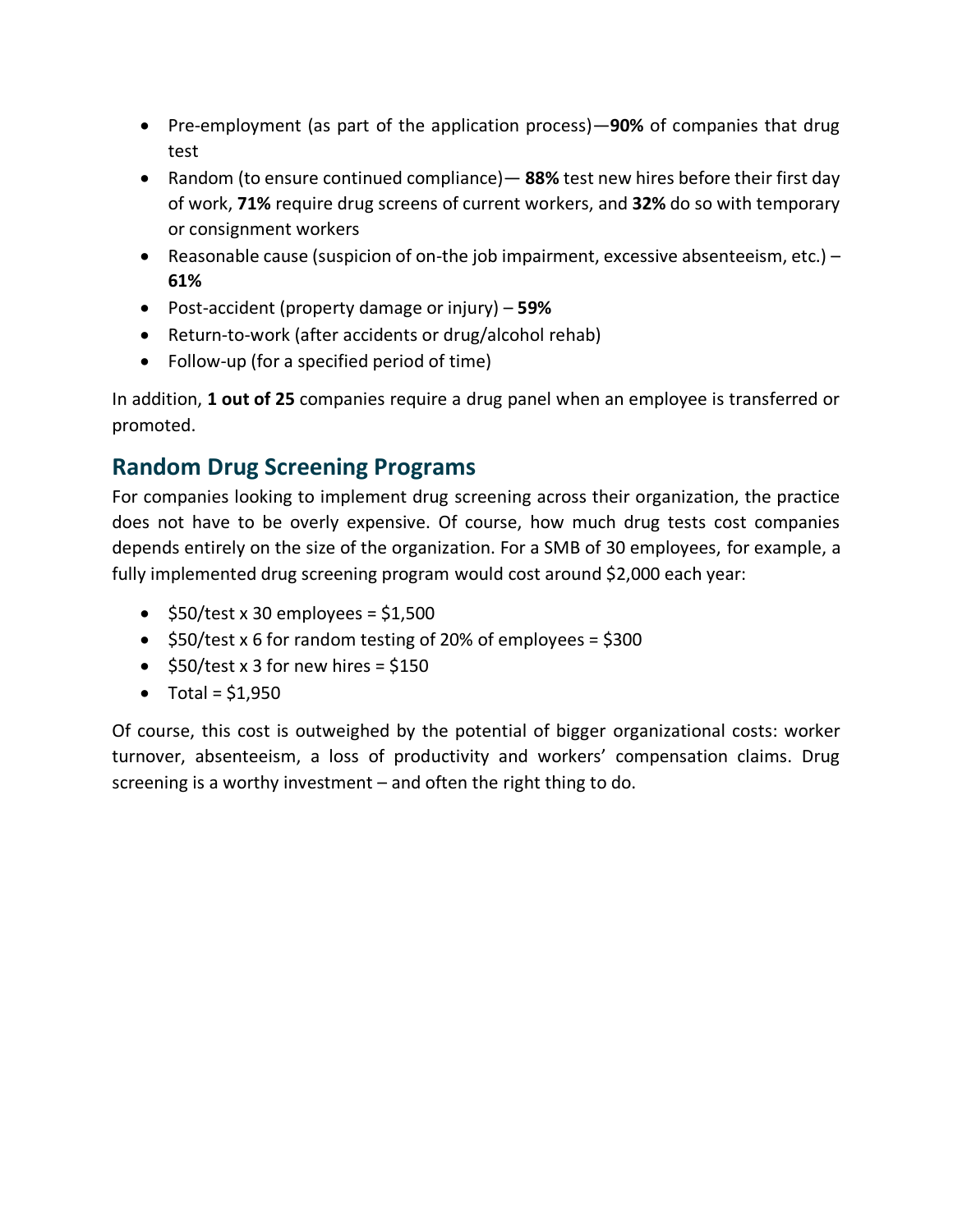

Economy, Simplicity and Accuracy



## **Urine Test – Economy, Simplicity and Accuracy**

This is the drug testing method most often used by employers, the Court, and law enforcement agencies. Specifically, **95%** of companies that test for drugs utilize urine tests.

Urinalysis drug testing does not detect the actual parent drug. Instead, it looks for *metabolites* – the byproducts that remain after the body has processed the drug.

Benefits to urine drug testing include:

- Trust
- Low cost
- Simple
- Rapid results